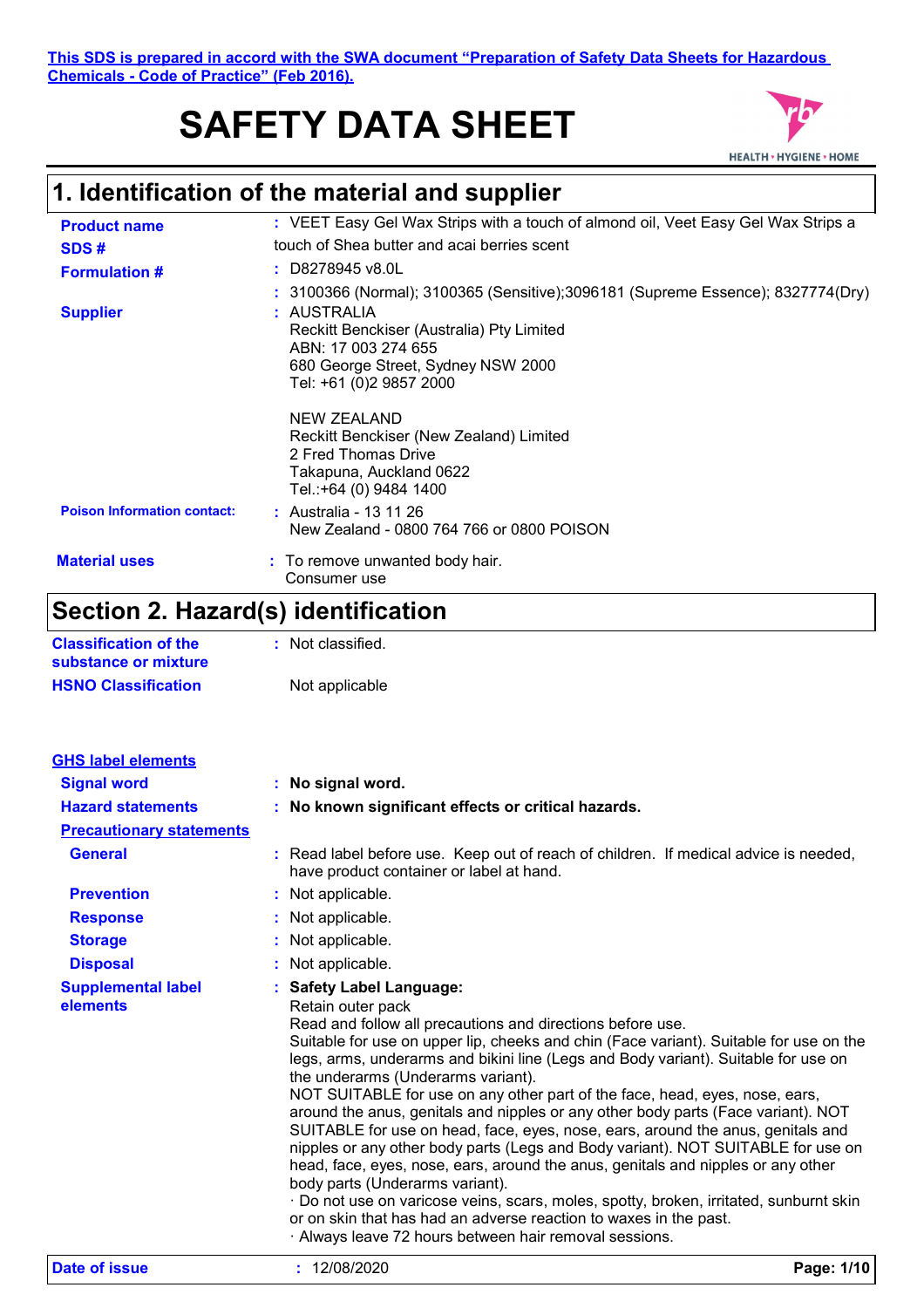## **Section 2. Hazard(s) identification**

|                                                        | . Check with your doctor before using if you are on any medication which can affect<br>the skin or if you suffer from any skin related disorder.<br>Waxing is not suitable for the elderly, diabetics or people taking oral retinoids.<br>If you have not waxed before we recommend starting by removing hair from the<br>legs. Only when you have experience then progress to the sensitive areas of face<br>(Face variant). Only when you have experience then progress to the sensitive areas<br>of underarm and bikini line (Legs and Body variant). Only when you have experience<br>then progress to the sensitive areas of underarm (Underarms variant).<br>Before use, make sure your skin is dry, non-irritated, and free of creams, oils or<br>deodorant.<br>· Before every use, TEST YOUR SKIN REACTION by applying and removing the<br>product to a small part of the area you wish to treat, following the directions for use.<br>If after 24 HOURS there is no adverse reaction, continue to use.<br>If you experience any smarting/tingling during use, remove the product<br>immediately using the back of a used strip, Perfect Finish wipe or baby oil and then<br>rinse thoroughly with cold water. If irritation persists, seek medical advice.<br>Do not wax over the same area more than once<br>· Skin may be more sensitive for a short time after use, so avoid scratching.<br>After use we recommend waiting 24 hours before using anti-perspirant, any other<br>perfumed product, using artificial tanning equipment, swimming or sunbathing.<br>If you run out of Perfect Finish wipes, you can use baby oil. Don't use water, soap or<br>alcohol to remove the wax.<br>· KEEP OUT OF REACH OF CHILDREN.<br>· In case of ingestion, seek medical advice immediately and show outer pack.<br>· Avoid contact with eyes. In case of contact with eyes, rinse immediately with plenty<br>of water and seek medical advice.<br>· Store any remaining strips in a cool, dry place. |
|--------------------------------------------------------|-----------------------------------------------------------------------------------------------------------------------------------------------------------------------------------------------------------------------------------------------------------------------------------------------------------------------------------------------------------------------------------------------------------------------------------------------------------------------------------------------------------------------------------------------------------------------------------------------------------------------------------------------------------------------------------------------------------------------------------------------------------------------------------------------------------------------------------------------------------------------------------------------------------------------------------------------------------------------------------------------------------------------------------------------------------------------------------------------------------------------------------------------------------------------------------------------------------------------------------------------------------------------------------------------------------------------------------------------------------------------------------------------------------------------------------------------------------------------------------------------------------------------------------------------------------------------------------------------------------------------------------------------------------------------------------------------------------------------------------------------------------------------------------------------------------------------------------------------------------------------------------------------------------------------------------------------------------------------------------------------------------|
| <b>Additional information</b>                          | : No known significant effects or critical hazards.                                                                                                                                                                                                                                                                                                                                                                                                                                                                                                                                                                                                                                                                                                                                                                                                                                                                                                                                                                                                                                                                                                                                                                                                                                                                                                                                                                                                                                                                                                                                                                                                                                                                                                                                                                                                                                                                                                                                                       |
| <b>Recommendations</b>                                 | : No known significant effects or critical hazards.                                                                                                                                                                                                                                                                                                                                                                                                                                                                                                                                                                                                                                                                                                                                                                                                                                                                                                                                                                                                                                                                                                                                                                                                                                                                                                                                                                                                                                                                                                                                                                                                                                                                                                                                                                                                                                                                                                                                                       |
| <b>Recommendations</b>                                 | : No known significant effects or critical hazards.                                                                                                                                                                                                                                                                                                                                                                                                                                                                                                                                                                                                                                                                                                                                                                                                                                                                                                                                                                                                                                                                                                                                                                                                                                                                                                                                                                                                                                                                                                                                                                                                                                                                                                                                                                                                                                                                                                                                                       |
| Other hazards which do not<br>result in classification | : None known.                                                                                                                                                                                                                                                                                                                                                                                                                                                                                                                                                                                                                                                                                                                                                                                                                                                                                                                                                                                                                                                                                                                                                                                                                                                                                                                                                                                                                                                                                                                                                                                                                                                                                                                                                                                                                                                                                                                                                                                             |

## **Section 3. Composition and ingredient information**

**Substance/mixture :**

: Mixture

| <b>Ingredient name</b>                | $\%$ (w/w) | <b>CAS number</b> |
|---------------------------------------|------------|-------------------|
| White mineral oil, petroleum          | 1≥30 - ≤60 | 8042-47-5         |
| Silica, amorphous, fumed, cryst.-free | ו≥ ≥       | 112945-52-5       |

 **Other Non-hazardous ingredients to 100%**

**Occupational exposure limits, if available, are listed in Section 8.**

### **Section 4. First aid measures**

#### **Description of necessary first aid measures**

| <b>Eye contact</b>  | Immediately flush eyes with plenty of water, occasionally lifting the upper and lower<br>eyelids. Check for and remove any contact lenses. Get medical attention if irritation<br>occurs. |
|---------------------|-------------------------------------------------------------------------------------------------------------------------------------------------------------------------------------------|
| <b>Inhalation</b>   | : Remove victim to fresh air and keep at rest in a position comfortable for breathing.<br>Get medical attention if symptoms occur.                                                        |
| <b>Skin contact</b> | : Flush contaminated skin with plenty of water. Remove contaminated clothing and<br>shoes. Get medical attention if symptoms occur.                                                       |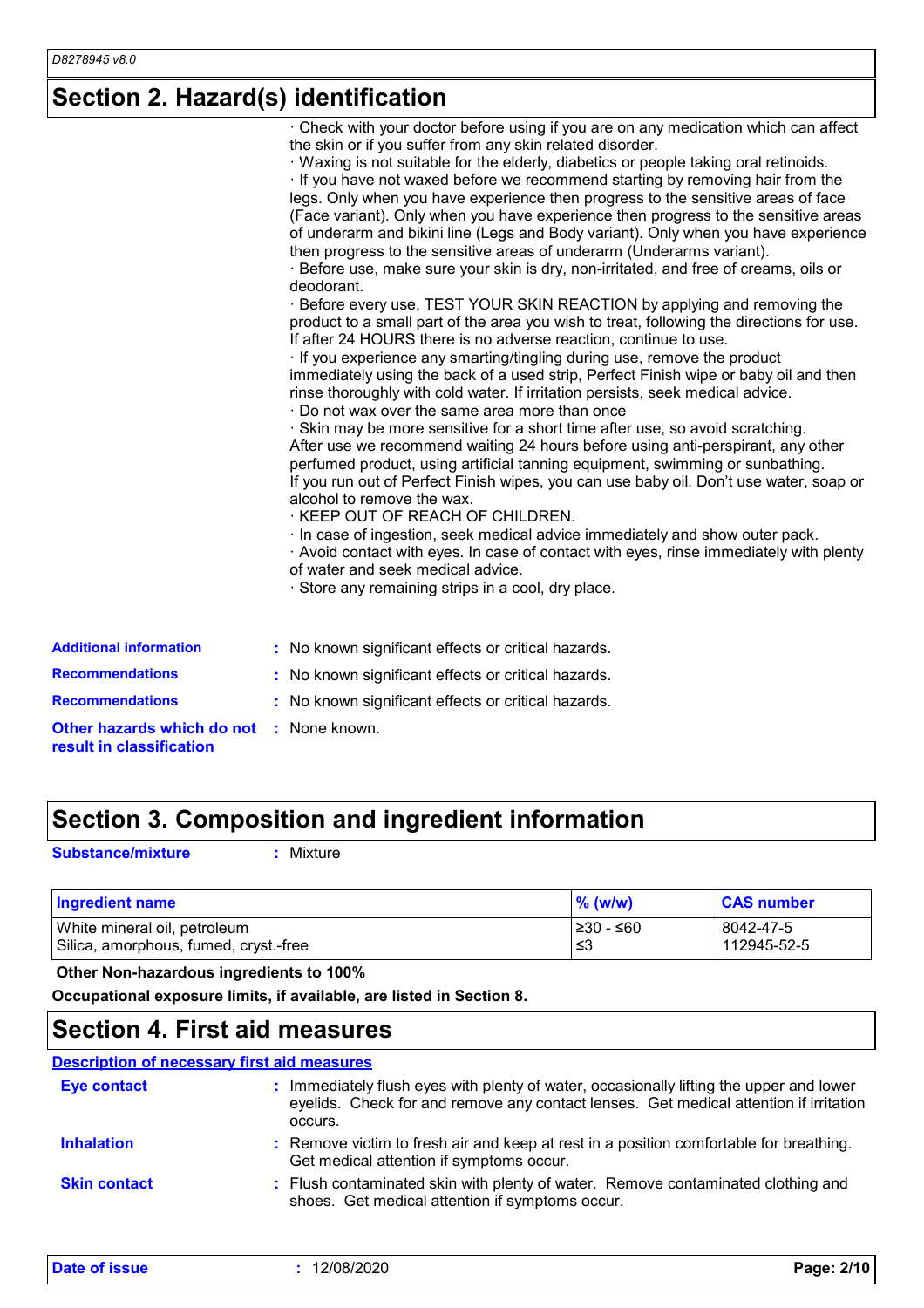| D8278945 v8.0                                      |                                                                                                                                                                                                                                                                                                                                                           |
|----------------------------------------------------|-----------------------------------------------------------------------------------------------------------------------------------------------------------------------------------------------------------------------------------------------------------------------------------------------------------------------------------------------------------|
| <b>Section 4. First aid measures</b>               |                                                                                                                                                                                                                                                                                                                                                           |
| <b>Ingestion</b>                                   | : Wash out mouth with water. Remove victim to fresh air and keep at rest in a<br>position comfortable for breathing. If material has been swallowed and the exposed<br>person is conscious, give small quantities of water to drink. Do not induce vomiting<br>unless directed to do so by medical personnel. Get medical attention if symptoms<br>occur. |
| Most important symptoms/effects, acute and delayed |                                                                                                                                                                                                                                                                                                                                                           |
| <b>Potential acute health effects</b>              |                                                                                                                                                                                                                                                                                                                                                           |
| <b>Eye contact</b>                                 | : May cause eye irritation upon direct contact with eyes.                                                                                                                                                                                                                                                                                                 |
| <b>Inhalation</b>                                  | : No known significant effects or critical hazards.                                                                                                                                                                                                                                                                                                       |
| <b>Skin contact</b>                                | : No known significant effects or critical hazards.                                                                                                                                                                                                                                                                                                       |
| <b>Ingestion</b>                                   | : No known significant effects or critical hazards.                                                                                                                                                                                                                                                                                                       |
| <b>Over-exposure signs/symptoms</b>                |                                                                                                                                                                                                                                                                                                                                                           |
| <b>Eye contact</b>                                 | : No specific data.                                                                                                                                                                                                                                                                                                                                       |
| <b>Inhalation</b>                                  | No specific data.                                                                                                                                                                                                                                                                                                                                         |
| <b>Skin contact</b>                                | : No specific data.                                                                                                                                                                                                                                                                                                                                       |
| <b>Ingestion</b>                                   | : No specific data.                                                                                                                                                                                                                                                                                                                                       |
|                                                    | Indication of immediate medical attention and special treatment needed, if necessary                                                                                                                                                                                                                                                                      |
| <b>Notes to physician</b>                          | : Treat symptomatically. Contact poison treatment specialist immediately if large<br>quantities have been ingested or inhaled.                                                                                                                                                                                                                            |
| <b>Specific treatments</b>                         | : No specific treatment.                                                                                                                                                                                                                                                                                                                                  |
| <b>Protection of first-aiders</b>                  | : No action shall be taken involving any personal risk or without suitable training.                                                                                                                                                                                                                                                                      |
| See toxicological information (Section 11)         |                                                                                                                                                                                                                                                                                                                                                           |
| <b>Section 5. Fire-fighting measures</b>           |                                                                                                                                                                                                                                                                                                                                                           |

| <b>Extinguishing media</b>                             |                                                                                                                                                                                                     |
|--------------------------------------------------------|-----------------------------------------------------------------------------------------------------------------------------------------------------------------------------------------------------|
| <b>Suitable extinguishing</b><br>media                 | : Use an extinguishing agent suitable for the surrounding fire.                                                                                                                                     |
| Unsuitable extinguishing<br>media                      | : None known.                                                                                                                                                                                       |
| <b>Specific hazards arising</b><br>from the chemical   | : No specific fire or explosion hazard.                                                                                                                                                             |
| <b>Hazardous thermal</b><br>decomposition products     | : No specific data.                                                                                                                                                                                 |
| <b>Special protective actions</b><br>for fire-fighters | : Promptly isolate the scene by removing all persons from the vicinity of the incident if<br>there is a fire. No action shall be taken involving any personal risk or without<br>suitable training. |
| <b>Special protective actions</b><br>for fire-fighters | : Fire-fighters should wear appropriate protective equipment and self-contained<br>breathing apparatus (SCBA) with a full face-piece operated in positive pressure<br>mode.                         |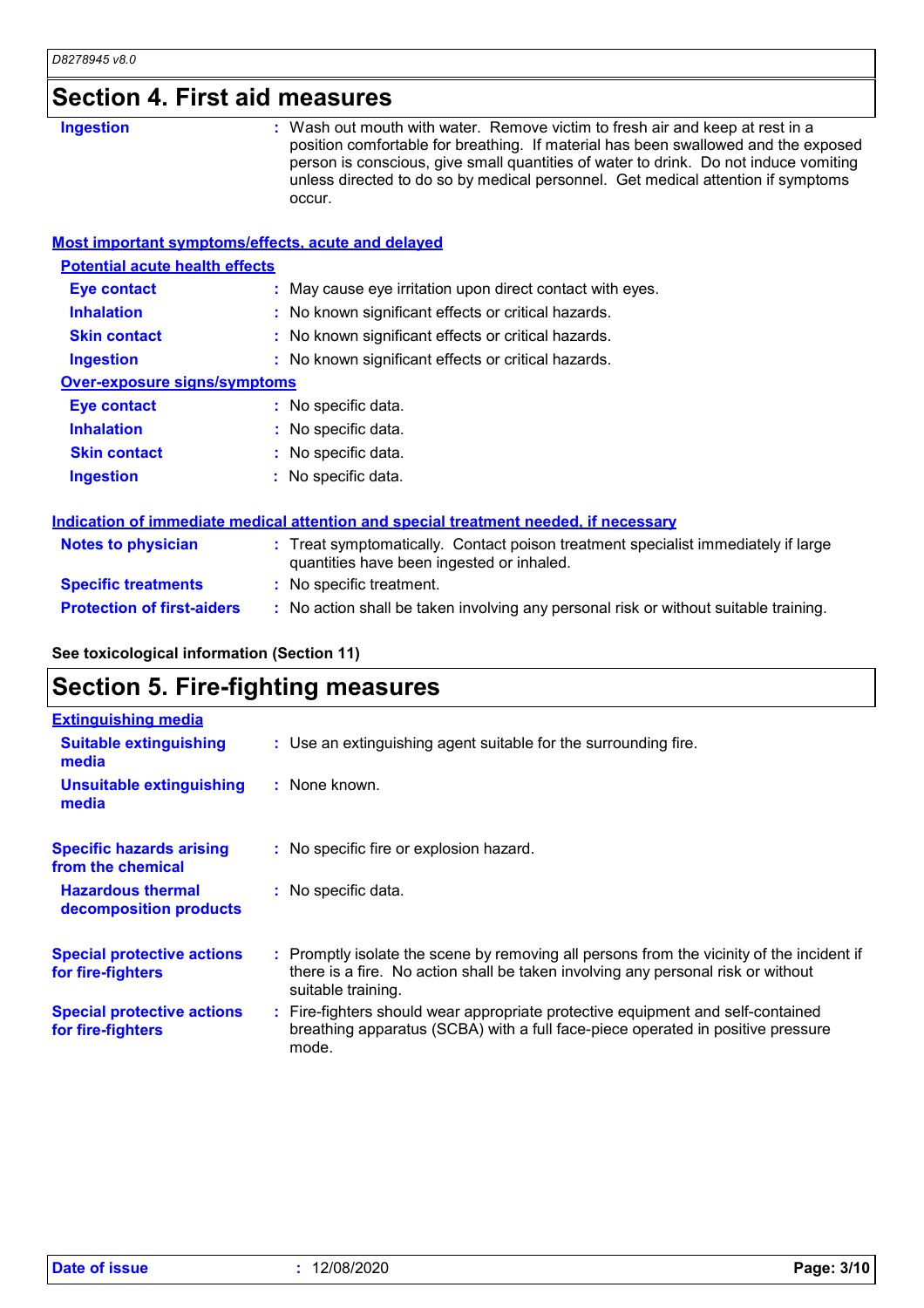## **Section 6. Accidental release measures**

|                                                              | Personal precautions, protective equipment and emergency procedures                                                                                                                                                                                                                                                                                                                                                                                                                                                                                                                         |
|--------------------------------------------------------------|---------------------------------------------------------------------------------------------------------------------------------------------------------------------------------------------------------------------------------------------------------------------------------------------------------------------------------------------------------------------------------------------------------------------------------------------------------------------------------------------------------------------------------------------------------------------------------------------|
| For non-emergency<br>personnel                               | : No action shall be taken involving any personal risk or without suitable training.<br>Evacuate surrounding areas. Keep unnecessary and unprotected personnel from<br>entering. Do not touch or walk through spilled material. Put on appropriate<br>personal protective equipment.                                                                                                                                                                                                                                                                                                        |
|                                                              | <b>For emergency responders</b> : If specialized clothing is required to deal with the spillage, take note of any<br>information in Section 8 on suitable and unsuitable materials. See also the<br>information in "For non-emergency personnel".                                                                                                                                                                                                                                                                                                                                           |
| <b>Environmental precautions</b>                             | : Avoid dispersal of spilled material and runoff and contact with soil, waterways,<br>drains and sewers. Inform the relevant authorities if the product has caused<br>environmental pollution (sewers, waterways, soil or air).                                                                                                                                                                                                                                                                                                                                                             |
| <b>Methods and materials for containment and cleaning up</b> |                                                                                                                                                                                                                                                                                                                                                                                                                                                                                                                                                                                             |
| <b>Small spill</b>                                           | : Stop leak if without risk. Move containers from spill area. Dilute with water and mop<br>up if water-soluble. Alternatively, or if water-insoluble, absorb with an inert dry<br>material and place in an appropriate waste disposal container. Dispose of via a<br>licensed waste disposal contractor.                                                                                                                                                                                                                                                                                    |
| <b>Large spill</b>                                           | : Stop leak if without risk. Move containers from spill area. Prevent entry into sewers,<br>water courses, basements or confined areas. Wash spillages into an effluent<br>treatment plant or proceed as follows. Contain and collect spillage with non-<br>combustible, absorbent material e.g. sand, earth, vermiculite or diatomaceous earth<br>and place in container for disposal according to local regulations (see Section 13).<br>Dispose of via a licensed waste disposal contractor. Note: see Section 1 for<br>emergency contact information and Section 13 for waste disposal. |

**See Section 1 for emergency contact information.**

**See Section 8 for information on appropriate personal protective equipment. See Section 13 for additional waste treatment information.**

## **Section 7. Handling and storage**

| <b>Precautions for safe handling</b>                                             |                                                                                                                                                                                                                                                                                                                                                                                                                                                                                                                                                                                                                                                          |
|----------------------------------------------------------------------------------|----------------------------------------------------------------------------------------------------------------------------------------------------------------------------------------------------------------------------------------------------------------------------------------------------------------------------------------------------------------------------------------------------------------------------------------------------------------------------------------------------------------------------------------------------------------------------------------------------------------------------------------------------------|
| <b>Protective measures</b>                                                       | : Put on appropriate personal protective equipment (see Section 8).                                                                                                                                                                                                                                                                                                                                                                                                                                                                                                                                                                                      |
| <b>Advice on general</b><br>occupational hygiene                                 | : Eating, drinking and smoking should be prohibited in areas where this material is<br>handled, stored and processed. Workers should wash hands and face before<br>eating, drinking and smoking. Remove contaminated clothing and protective<br>equipment before entering eating areas. See also Section 8 for additional<br>information on hygiene measures.                                                                                                                                                                                                                                                                                            |
| <b>Conditions for safe storage,</b><br>including any<br><b>incompatibilities</b> | : Store between the following temperatures: 5 to 40°C (41 to 104°F). Store in<br>accordance with local regulations. Store in original container protected from direct<br>sunlight in a dry, cool and well-ventilated area, away from incompatible materials<br>(see Section 10) and food and drink. Keep container tightly closed and sealed until<br>ready for use. Containers that have been opened must be carefully resealed and<br>kept upright to prevent leakage. Do not store in unlabeled containers. Use<br>appropriate containment to avoid environmental contamination. See Section 10 for<br>incompatible materials before handling or use. |

## **Section 8. Exposure controls and personal protection**

| <b>Control parameters</b>           |            |                                                                                          |            |
|-------------------------------------|------------|------------------------------------------------------------------------------------------|------------|
| <b>Australia</b>                    |            |                                                                                          |            |
| <b>Occupational exposure limits</b> |            |                                                                                          |            |
| <b>Ingredient name</b>              |            | <b>Exposure limits</b>                                                                   |            |
| White mineral oil (petroleum)       |            | Safe Work Australia (Australia, 4/2018).<br>TWA: 5 mg/m <sup>3</sup> 8 hours. Form: mist |            |
| <b>Date of issue</b>                | 12/08/2020 |                                                                                          | Page: 4/10 |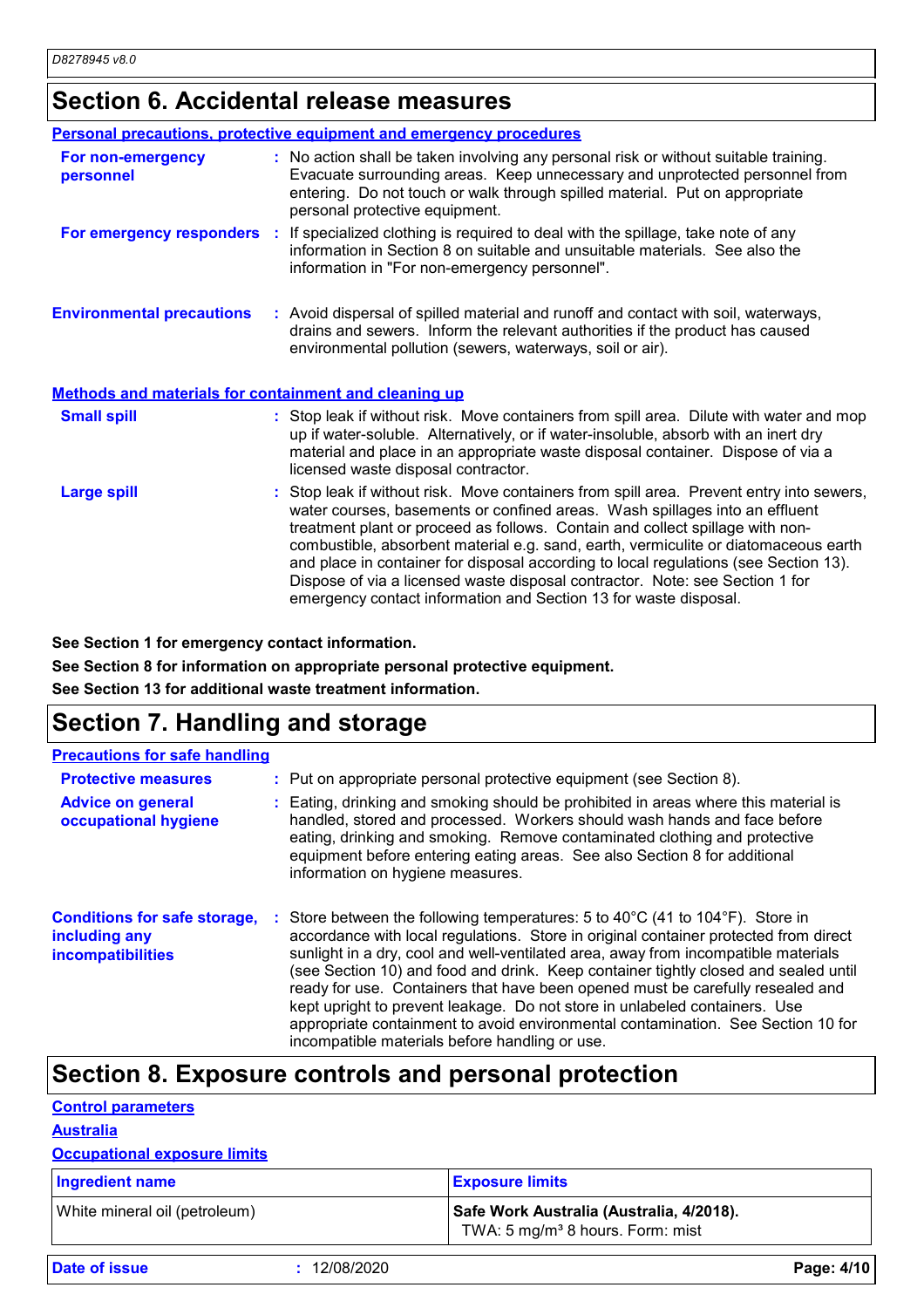## **Section 8. Exposure controls and personal protection New Zealand**

| <b>Occupational exposure limits</b>                                                              |                    | : No exposure standard allocated.                                                                                                                                                                                                                                                                                                                                                                 |  |
|--------------------------------------------------------------------------------------------------|--------------------|---------------------------------------------------------------------------------------------------------------------------------------------------------------------------------------------------------------------------------------------------------------------------------------------------------------------------------------------------------------------------------------------------|--|
| <b>Ingredient name</b><br>White mineral oil (petroleum)<br>Silica, amorphous, fumed, cryst.-free |                    | <b>Exposure limits</b>                                                                                                                                                                                                                                                                                                                                                                            |  |
|                                                                                                  |                    | NZ HSWA 2015 (New Zealand, 11/2017).<br>WES-TWA: 5 mg/m <sup>3</sup> 8 hours. Form: Mist<br>WES-STEL: 10 mg/m <sup>3</sup> 15 minutes. Form: Mist                                                                                                                                                                                                                                                 |  |
|                                                                                                  |                    | NZ HSWA 2015 (New Zealand, 11/2017).<br>WES-TWA: 10 mg/m <sup>3</sup> 8 hours.                                                                                                                                                                                                                                                                                                                    |  |
| <b>Appropriate engineering</b><br>controls                                                       | contaminants.      | : Good general ventilation should be sufficient to control worker exposure to airborne                                                                                                                                                                                                                                                                                                            |  |
| <b>Environmental exposure</b><br>controls                                                        |                    | : Emissions from ventilation or work process equipment should be checked to ensure<br>they comply with the requirements of environmental protection legislation. In some<br>cases, fume scrubbers, filters or engineering modifications to the process<br>equipment will be necessary to reduce emissions to acceptable levels.                                                                   |  |
| <b>Individual protection measures</b>                                                            |                    |                                                                                                                                                                                                                                                                                                                                                                                                   |  |
| <b>Hygiene measures</b>                                                                          |                    | : Wash hands, forearms and face thoroughly after handling chemical products, before<br>eating, smoking and using the lavatory and at the end of the working period.<br>Appropriate techniques should be used to remove potentially contaminated clothing.<br>Wash contaminated clothing before reusing. Ensure that eyewash stations and<br>safety showers are close to the workstation location. |  |
| <b>Eye/face protection</b>                                                                       |                    | : Safety eyewear complying with an approved standard should be used when a risk<br>assessment indicates this is necessary to avoid exposure to liquid splashes, mists,<br>gases or dusts. If contact is possible, the following protection should be worn,<br>unless the assessment indicates a higher degree of protection: safety glasses with<br>side-shields.                                 |  |
| <b>Skin protection</b>                                                                           |                    |                                                                                                                                                                                                                                                                                                                                                                                                   |  |
| <b>Hand protection</b>                                                                           | this is necessary. | : Chemical-resistant, impervious gloves complying with an approved standard should<br>be worn at all times when handling chemical products if a risk assessment indicates                                                                                                                                                                                                                         |  |
| <b>Body protection</b>                                                                           |                    | : Personal protective equipment for the body should be selected based on the task<br>being performed and the risks involved and should be approved by a specialist<br>before handling this product.                                                                                                                                                                                               |  |
| <b>Other skin protection</b>                                                                     |                    | : Appropriate footwear and any additional skin protection measures should be<br>selected based on the task being performed and the risks involved and should be<br>approved by a specialist before handling this product.                                                                                                                                                                         |  |
| <b>Respiratory protection</b>                                                                    | aspects of use.    | : Based on the hazard and potential for exposure, select a respirator that meets the<br>appropriate standard or certification. Respirators must be used according to a<br>respiratory protection program to ensure proper fitting, training, and other important                                                                                                                                  |  |

## **Section 9. Physical and chemical properties**

| <b>Date of issue</b>    | 12/08/2020              | Page: 5/10 |
|-------------------------|-------------------------|------------|
| <b>Evaporation rate</b> | : Not available.        |            |
| <b>Flash point</b>      | : Not available.        |            |
| <b>Boiling point</b>    | : Not available.        |            |
| <b>Melting point</b>    | : Not available.        |            |
| pH                      | : Not available.        |            |
| <b>Odor threshold</b>   | : Not available.        |            |
| <b>Odor</b>             | : Not available.        |            |
| <b>Color</b>            | : Not available.        |            |
| <b>Physical state</b>   | : Liquid. [ Wax Strips] |            |
| <b>Appearance</b>       |                         |            |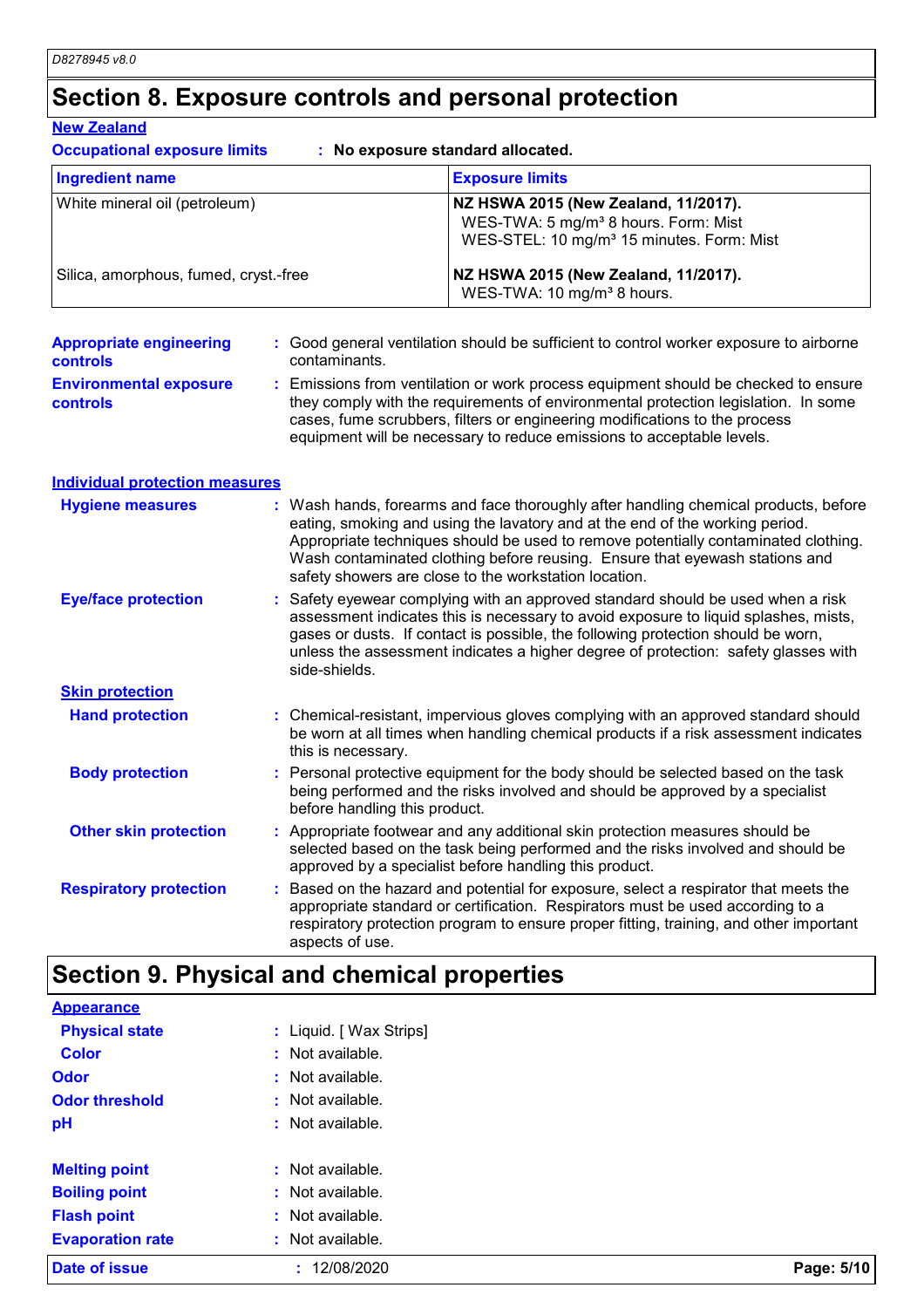## **Section 9. Physical and chemical properties**

| <b>Flammability (solid, gas)</b>                  | : Not available.                                                  |
|---------------------------------------------------|-------------------------------------------------------------------|
| Lower and upper explosive<br>(flammable) limits   | $:$ Not available.                                                |
| <b>Vapor pressure</b>                             | $:$ Not available.                                                |
| <b>Vapor density</b>                              | $\therefore$ Not available.                                       |
| <b>Relative density</b>                           | $:$ Not available.                                                |
| <b>Solubility</b>                                 | : Insoluble in the following materials: cold water and hot water. |
| <b>Solubility in water</b>                        | $:$ Not available.                                                |
| <b>Partition coefficient: n-</b><br>octanol/water | : Not available.                                                  |
| <b>Auto-ignition temperature</b>                  | $:$ Not available.                                                |
| <b>Decomposition temperature</b>                  | $:$ Not available.                                                |
| <b>Viscosity</b>                                  | : Not available.                                                  |
| Flow time (ISO 2431)                              | : Not available.                                                  |

## **Section 10. Stability and reactivity**

| <b>Reactivity</b>                            | : No specific test data related to reactivity available for this product or its ingredients.              |
|----------------------------------------------|-----------------------------------------------------------------------------------------------------------|
| <b>Chemical stability</b>                    | : The product is stable.                                                                                  |
| <b>Possibility of hazardous</b><br>reactions | : Under normal conditions of storage and use, hazardous reactions will not occur.                         |
| <b>Conditions to avoid</b>                   | : No specific data.                                                                                       |
| <b>Incompatible materials</b>                | : No specific data.                                                                                       |
| <b>Hazardous decomposition</b><br>products   | : Under normal conditions of storage and use, hazardous decomposition products<br>should not be produced. |

## **Section 11. Toxicological information**

#### **Information on toxicological effects**

#### **Acute toxicity**

| <b>Product/ingredient name</b>                                                                                          | <b>Result</b>                                                                                                                                                                                                         | <b>Species</b> | <b>Dose</b>               | <b>Exposure</b> |
|-------------------------------------------------------------------------------------------------------------------------|-----------------------------------------------------------------------------------------------------------------------------------------------------------------------------------------------------------------------|----------------|---------------------------|-----------------|
| White mineral oil, petroleum<br>Silica, amorphous, fumed,<br>cryst.-free                                                | LD50 Oral<br>LD50 Oral                                                                                                                                                                                                | Rat<br>Rat     | >5000 mg/kg<br>3160 mg/kg | $\blacksquare$  |
| <b>Conclusion/Summary</b><br><b>Irritation/Corrosion</b><br>Not available.                                              | : Based on available data, the classification criteria are not met.                                                                                                                                                   |                |                           |                 |
| <b>Conclusion/Summary</b><br><b>Skin</b><br><b>Eyes</b><br><b>Respiratory</b><br><b>Sensitization</b><br>Not available. | : Based on available data, the classification criteria are not met.<br>Based on available data, the classification criteria are not met.<br>t.<br>: Based on available data, the classification criteria are not met. |                |                           |                 |
| <b>Conclusion/Summary</b><br><b>Skin</b><br><b>Respiratory</b>                                                          | : Based on available data, the classification criteria are not met.<br>Based on available data, the classification criteria are not met.                                                                              |                |                           |                 |
| Date of issue                                                                                                           | : 12/08/2020                                                                                                                                                                                                          |                |                           | Page: 6/10      |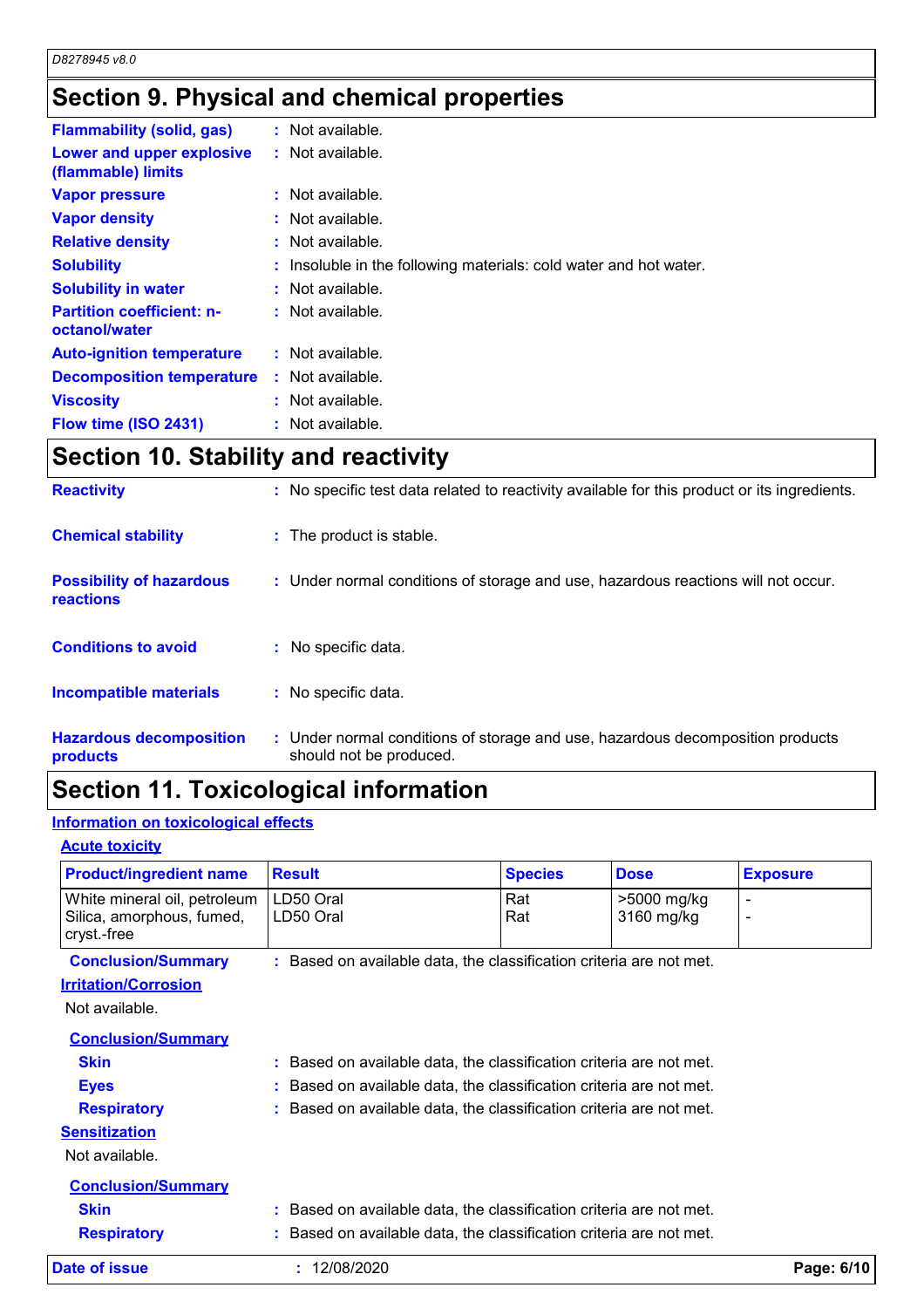## **Section 11. Toxicological information**

#### **Mutagenicity**

| Not available.                                                                                         |                                                                                          |
|--------------------------------------------------------------------------------------------------------|------------------------------------------------------------------------------------------|
| <b>Conclusion/Summary</b><br><b>Carcinogenicity</b><br>Not available.                                  | : Based on available data, the classification criteria are not met.                      |
| <b>Conclusion/Summary</b><br><b>Reproductive toxicity</b><br>Not available.                            | : Based on available data, the classification criteria are not met.                      |
| <b>Conclusion/Summary</b><br><b>Teratogenicity</b><br>Not available.                                   | : Based on available data, the classification criteria are not met.                      |
| <b>Conclusion/Summary</b><br><b>Specific target organ toxicity (single exposure)</b><br>Not available. | : Based on available data, the classification criteria are not met.                      |
| <b>Specific target organ toxicity (repeated exposure)</b><br>Not available.                            |                                                                                          |
| <b>Aspiration hazard</b><br>Not available.                                                             |                                                                                          |
| <b>Information on the likely</b><br>routes of exposure                                                 | : Not available.                                                                         |
| <b>Potential acute health effects</b>                                                                  |                                                                                          |
| <b>Eye contact</b>                                                                                     | : May cause eye irritation upon direct contact with eyes.                                |
| <b>Inhalation</b>                                                                                      | : No known significant effects or critical hazards.                                      |
| <b>Skin contact</b>                                                                                    | : No known significant effects or critical hazards.                                      |
| <b>Ingestion</b>                                                                                       | : No known significant effects or critical hazards.                                      |
|                                                                                                        | <b>Symptoms related to the physical, chemical and toxicological characteristics</b>      |
| <b>Eye contact</b>                                                                                     | : No specific data.                                                                      |
| <b>Inhalation</b>                                                                                      | No specific data.                                                                        |
| <b>Skin contact</b>                                                                                    | No specific data.                                                                        |
| <b>Ingestion</b>                                                                                       | : No specific data.                                                                      |
|                                                                                                        | Delayed and immediate effects and also chronic effects from short and long term exposure |
| <b>Short term exposure</b>                                                                             |                                                                                          |
| <b>Potential immediate</b><br>effects                                                                  | : Not available.                                                                         |
| <b>Potential delayed effects</b>                                                                       | : Not available.                                                                         |
| <b>Long term exposure</b>                                                                              |                                                                                          |
| <b>Potential immediate</b><br>effects                                                                  | : Not available.                                                                         |
| <b>Potential delayed effects</b>                                                                       | : Not available.                                                                         |
| <b>Potential chronic health effects</b><br>Not available.                                              |                                                                                          |
| <b>Conclusion/Summary</b>                                                                              | : Based on available data, the classification criteria are not met.                      |

**General :** No known significant effects or critical hazards.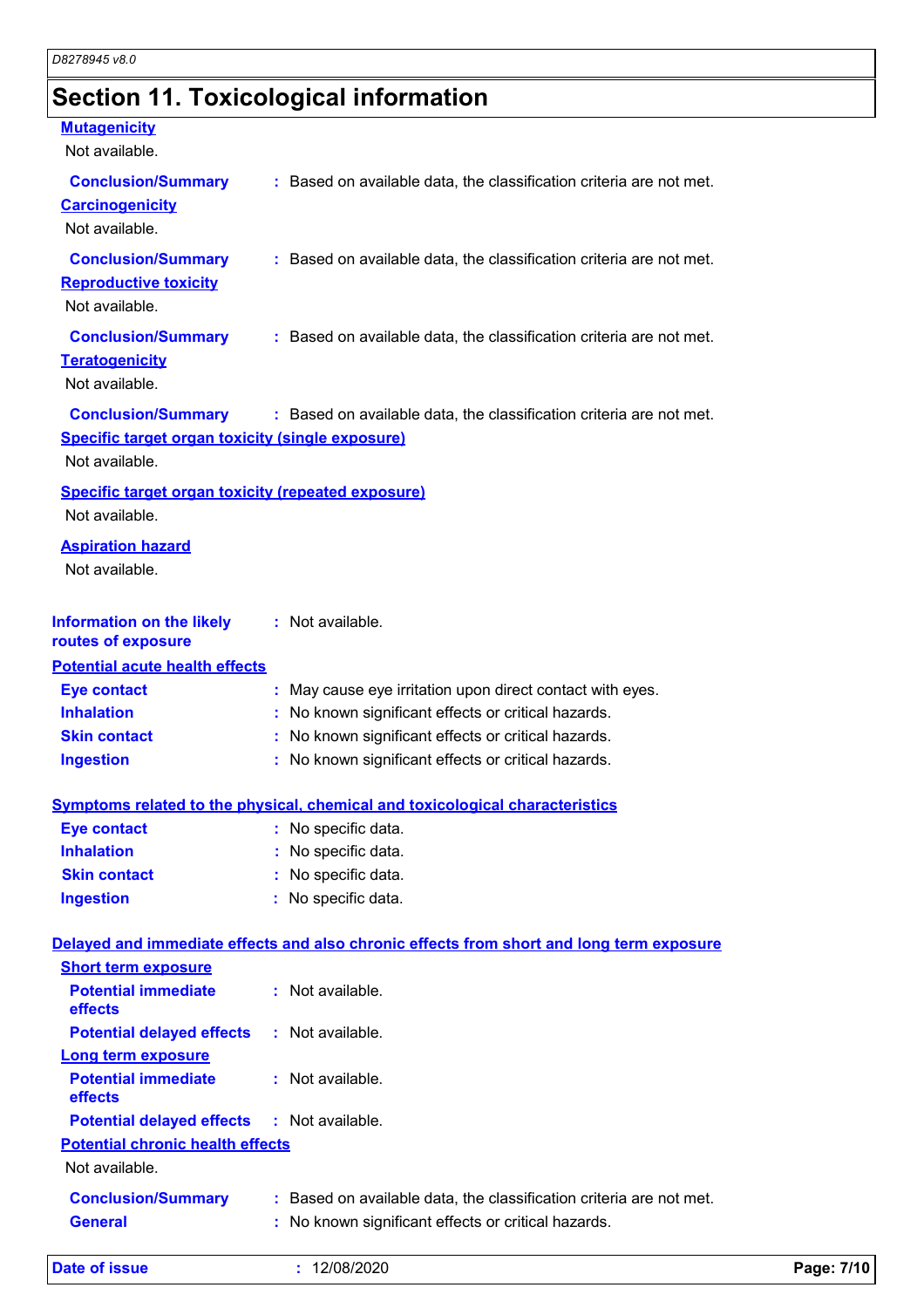## **Section 11. Toxicological information**

| <b>Carcinogenicity</b>       | : No known significant effects or critical hazards. |
|------------------------------|-----------------------------------------------------|
| <b>Mutagenicity</b>          | : No known significant effects or critical hazards. |
| <b>Teratogenicity</b>        | : No known significant effects or critical hazards. |
| <b>Developmental effects</b> | : No known significant effects or critical hazards. |
| <b>Fertility effects</b>     | : No known significant effects or critical hazards. |

#### **Numerical measures of toxicity**

**Acute toxicity estimates**

Not available.

## **Section 12. Ecological information**

#### **Toxicity**

Not available.

#### **Persistence and degradability**

| <b>Product/ingredient name</b>  | <b>Aquatic half-life</b> | <b>Photolysis</b> | Biodegradability |
|---------------------------------|--------------------------|-------------------|------------------|
| White mineral oil, petroleum  - |                          |                   | <b>IReadily</b>  |

#### **Bioaccumulative potential**

| <b>Product/ingredient name</b>   | <b>LogP</b> <sub>ow</sub> | <b>BCF</b> | <b>Potential</b> |
|----------------------------------|---------------------------|------------|------------------|
| White mineral oil, petroleum  >6 |                           |            | high             |

#### **Mobility in soil**

**Soil/water partition coefficient (Koc) :** Not available.

**Other adverse effects** : No known significant effects or critical hazards.

### **Section 13. Disposal considerations**

The generation of waste should be avoided or minimized wherever possible. Disposal of this product, solutions and any by-products should at all times comply with the requirements of environmental protection and waste disposal legislation and any regional local authority requirements. Dispose of surplus and nonrecyclable products via a licensed waste disposal contractor. Waste should not be disposed of untreated to the sewer unless fully compliant with the requirements of all authorities with jurisdiction. Waste packaging should be recycled. Incineration or landfill should only be considered when recycling is not feasible. This material and its container must be disposed of in a safe way. Empty containers or liners may retain some product residues. Avoid dispersal of spilled material and runoff and contact with soil, waterways, drains and sewers. **Disposal methods :**

### **Section 14. Transport information**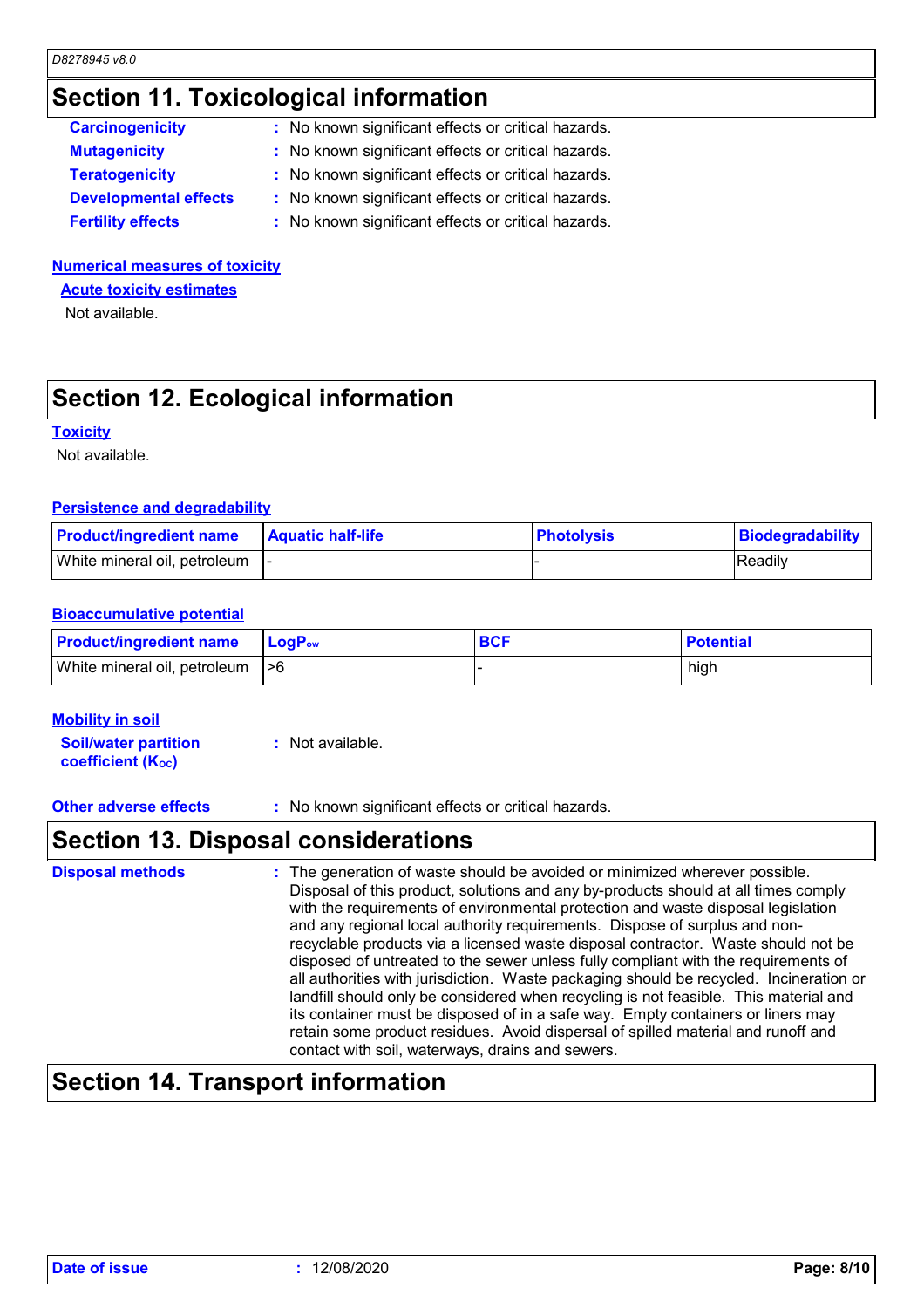## **Section 14. Transport information**

|                                      | <b>ADG</b>               | <b>ADR/RID</b> | <b>IMDG</b>              | <b>IATA</b>    |
|--------------------------------------|--------------------------|----------------|--------------------------|----------------|
| <b>UN number</b>                     | Not regulated.           | Not regulated. | Not regulated.           | Not regulated. |
| <b>UN proper</b><br>shipping name    |                          |                |                          |                |
| <b>Transport hazard</b><br>class(es) | $\overline{\phantom{0}}$ |                | $\overline{\phantom{0}}$ |                |
| <b>Packing group</b>                 | $\overline{\phantom{0}}$ |                |                          |                |
| <b>Environmental</b><br>hazards      | No.                      | No.            | No.                      | No.            |

**Special precautions for user** : Transport within user's premises: always transport in closed containers that are upright and secure. Ensure that persons transporting the product know what to do in the event of an accident or spillage.

**Transport in bulk according to Annex II of MARPOL and the IBC Code :** Not available.

### **Section 15. Regulatory information**

#### **Australia inventory (AICS) :** All components are listed or exempted. **Standard Uniform Schedule of Medicine and Poisons Model Work Health and Safety Regulations - Scheduled Substances** No listed substance Not scheduled **New Zealand Inventory of Chemicals (NZIoC) :** All components are listed or exempted. **HSNO Approval Number :** Not applicable **HSNO Group Standard :** Not applicable **Approved Handler Requirement :** No. **Tracking Requirement :** : No.

### **Section 16. Any other relevant information**

| <b>Key to abbreviations</b>         | $\therefore$ ADG = Australian Dangerous Goods<br>ATE = Acute Toxicity Estimate<br><b>BCF = Bioconcentration Factor</b><br>GHS = Globally Harmonized System of Classification and Labelling of Chemicals<br>IATA = International Air Transport Association<br>IBC = Intermediate Bulk Container<br><b>IMDG = International Maritime Dangerous Goods</b><br>LogPow = logarithm of the octanol/water partition coefficient<br>MARPOL = International Convention for the Prevention of Pollution From Ships,<br>1973 as modified by the Protocol of 1978. ("Marpol" = marine pollution)<br>NOHSC = National Occupational Health and Safety Commission<br>SUSMP = Standard Uniform Schedule of Medicine and Poisons<br>UN = United Nations |  |
|-------------------------------------|---------------------------------------------------------------------------------------------------------------------------------------------------------------------------------------------------------------------------------------------------------------------------------------------------------------------------------------------------------------------------------------------------------------------------------------------------------------------------------------------------------------------------------------------------------------------------------------------------------------------------------------------------------------------------------------------------------------------------------------|--|
| Date of issue / Date of<br>revision | : 12/08/2020                                                                                                                                                                                                                                                                                                                                                                                                                                                                                                                                                                                                                                                                                                                          |  |
| <b>Version</b>                      | : 8.0                                                                                                                                                                                                                                                                                                                                                                                                                                                                                                                                                                                                                                                                                                                                 |  |
| Date of issue                       | 12/08/2020<br>Page: 9/10                                                                                                                                                                                                                                                                                                                                                                                                                                                                                                                                                                                                                                                                                                              |  |